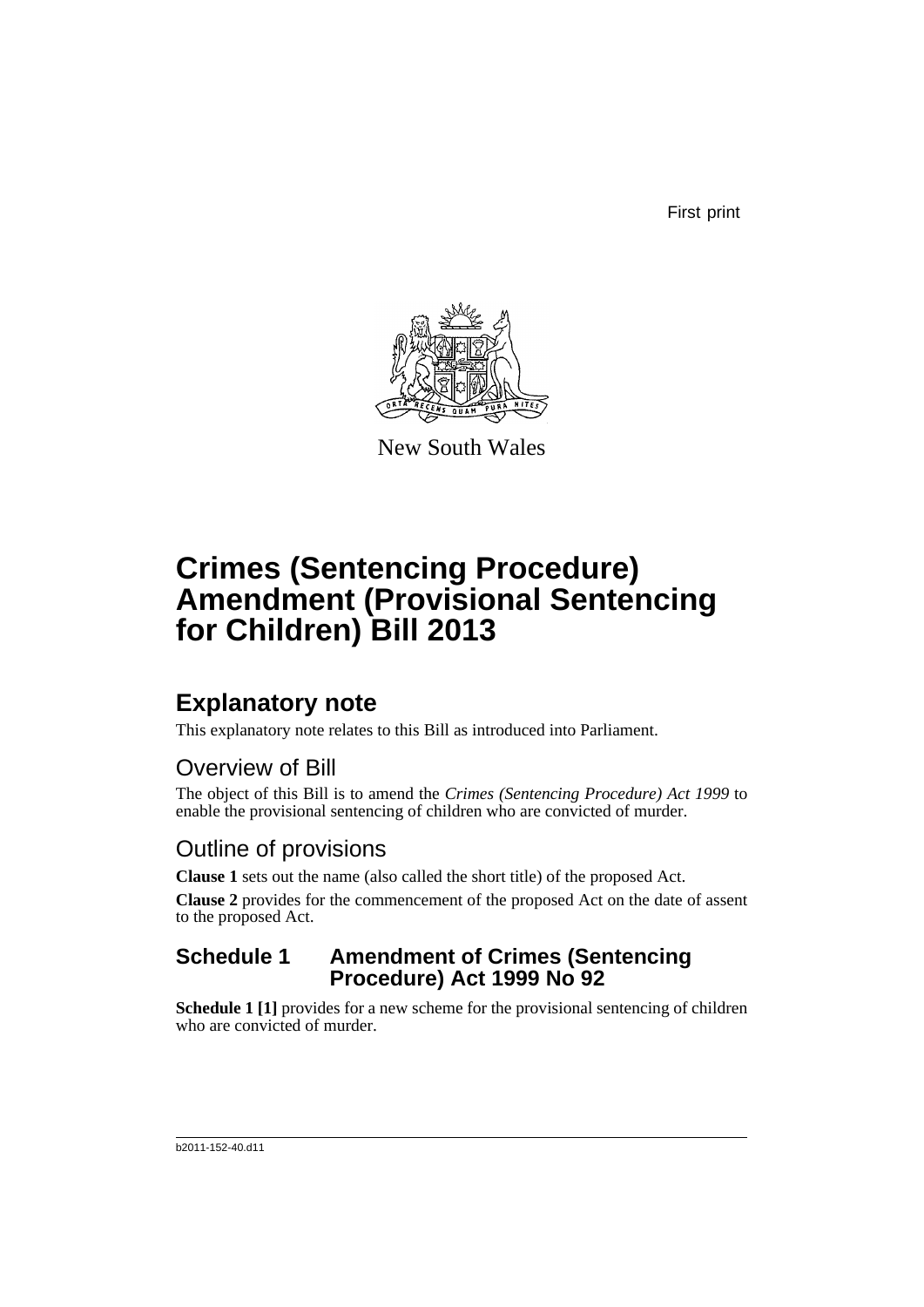Explanatory note

The new scheme allows a court that imposes a sentence on an offender for the offence of murder to impose the sentence as a provisional sentence if:

- (a) the offender was less than 16 years of age when the offence was committed, and
- (b) the offender is less than 18 years of age when the provisional sentence is imposed, and
- (c) the sentence proposed to be imposed for the offence is or includes a term of imprisonment, and
- (d) the court is of the opinion that it is not appropriate to impose an ordinary sentence on the offender because the information presently available does not permit a satisfactory assessment of whether the offender has or is likely to develop a serious personality or psychiatric disorder, or a serious cognitive impairment, such that the court cannot satisfactorily assess either or both of the following matters:
	- (i) whether the offender is likely to re-offend,
	- (ii) the offender's prospects of rehabilitation.

The court may have regard to a case plan or proposed case plan for the offender in deciding whether or not it is appropriate to impose a provisional sentence.

A provisional sentence is subject to periodic review and redetermination. That is, the provisional sentence is not the final sentence of the offender.

A court that imposes a provisional sentence is to conduct progress reviews of the offender's case, at least once every 2 years, for the purpose of deciding whether it is appropriate to impose a final sentence on the offender.

A court may, after conducting a progress review:

- (a) impose a final sentence on the offender, or
- (b) decline to impose a final sentence on the offender.

A final sentence must be imposed no later than 5 years after the date the provisional sentence is imposed and at least one year before the end of the non-parole period for the provisional sentence.

Any term of imprisonment imposed under the final sentence is not to exceed the term of imprisonment imposed under the provisional sentence.

Both provisional sentences and final sentences are subject to appeal under the *Criminal Appeal Act 1912*. On appeal against a provisional sentence, a court may substitute a new provisional sentence or substitute a final sentence.

**Schedule 1 [2]** enables savings and transitional regulations to be made as a consequence of any Act that amends the *Crimes (Sentencing Procedure) Act 1999*.

**Schedule 1 [3]** extends the new provisional sentencing scheme to offences committed before the commencement of the scheme.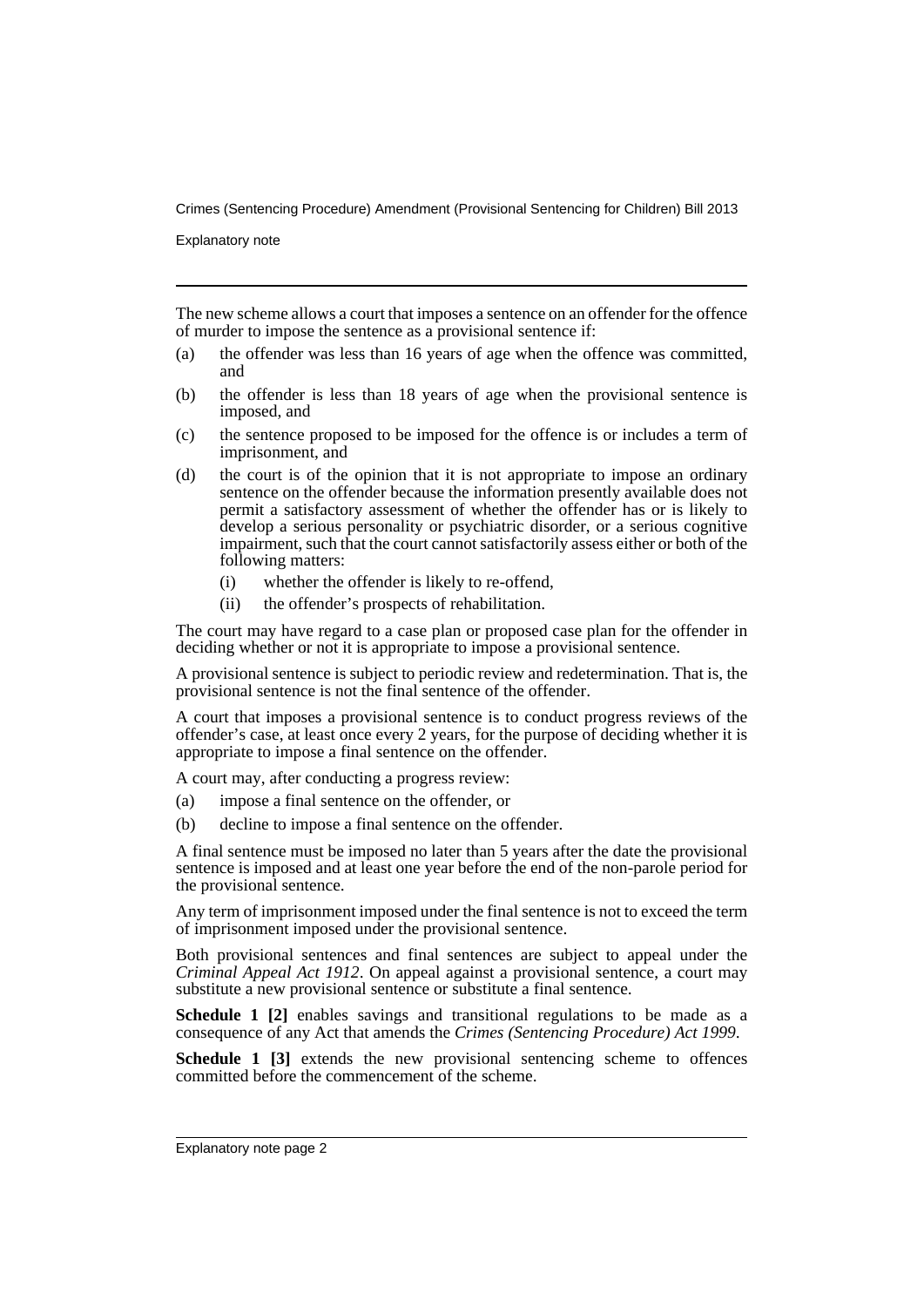Explanatory note

### **Schedule 2 Amendment of Criminal Appeal Act 1912 No 16**

**Schedule 2** makes a consequential amendment that ensures that both provisional and final sentences imposed under the new scheme can be appealed as a sentence under the *Criminal Appeal Act 1912*.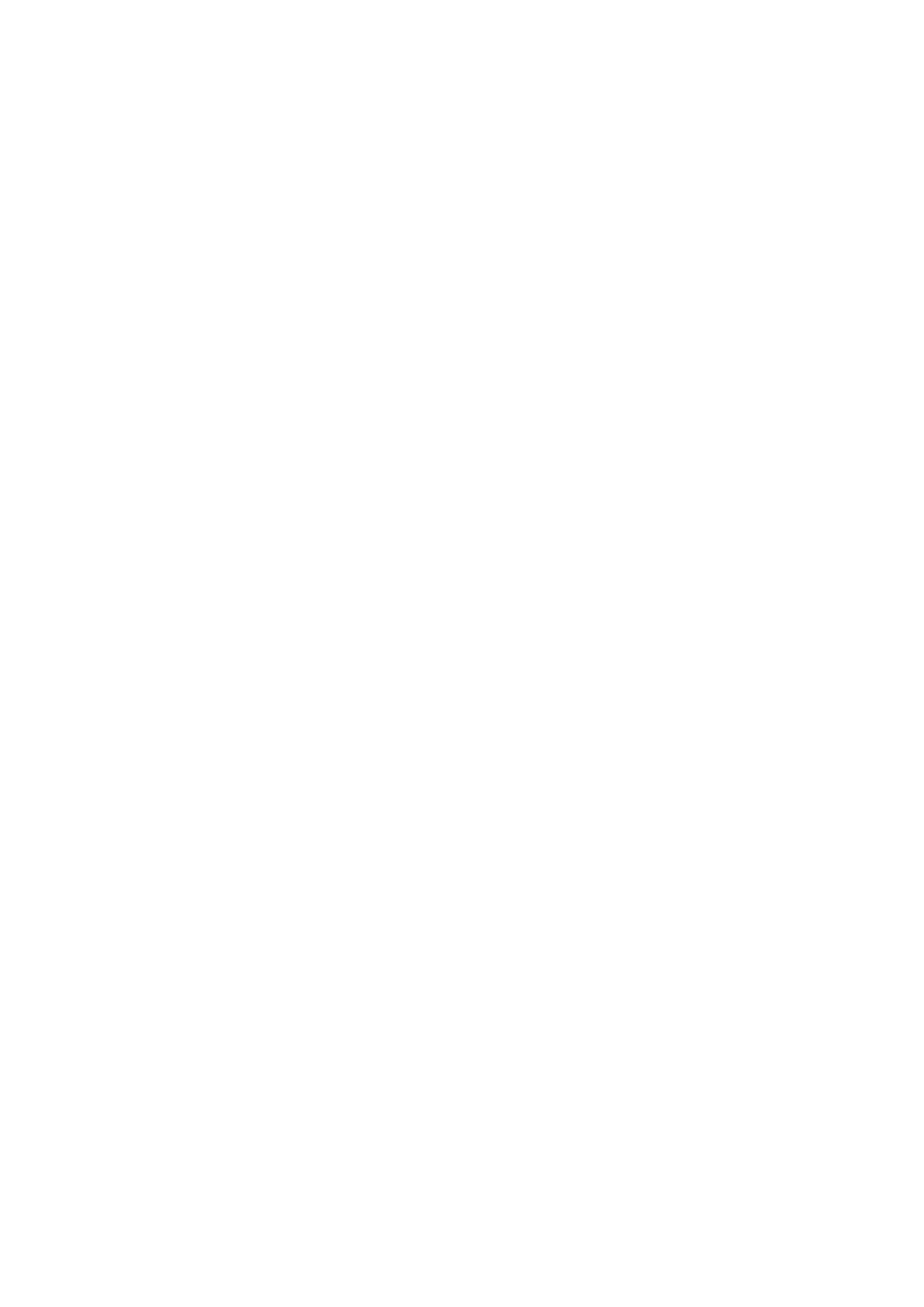First print



New South Wales

# **Crimes (Sentencing Procedure) Amendment (Provisional Sentencing for Children) Bill 2013**

## **Contents**

|                                                           | Page          |
|-----------------------------------------------------------|---------------|
| Name of Act                                               |               |
| Commencement                                              | $\mathcal{P}$ |
| Schedule 1 Amendment of Crimes (Sentencing Procedure) Act |               |
| 1999 No 92                                                | 3             |
| Schedule 2 Amendment of Criminal Appeal Act 1912 No 16    |               |
|                                                           |               |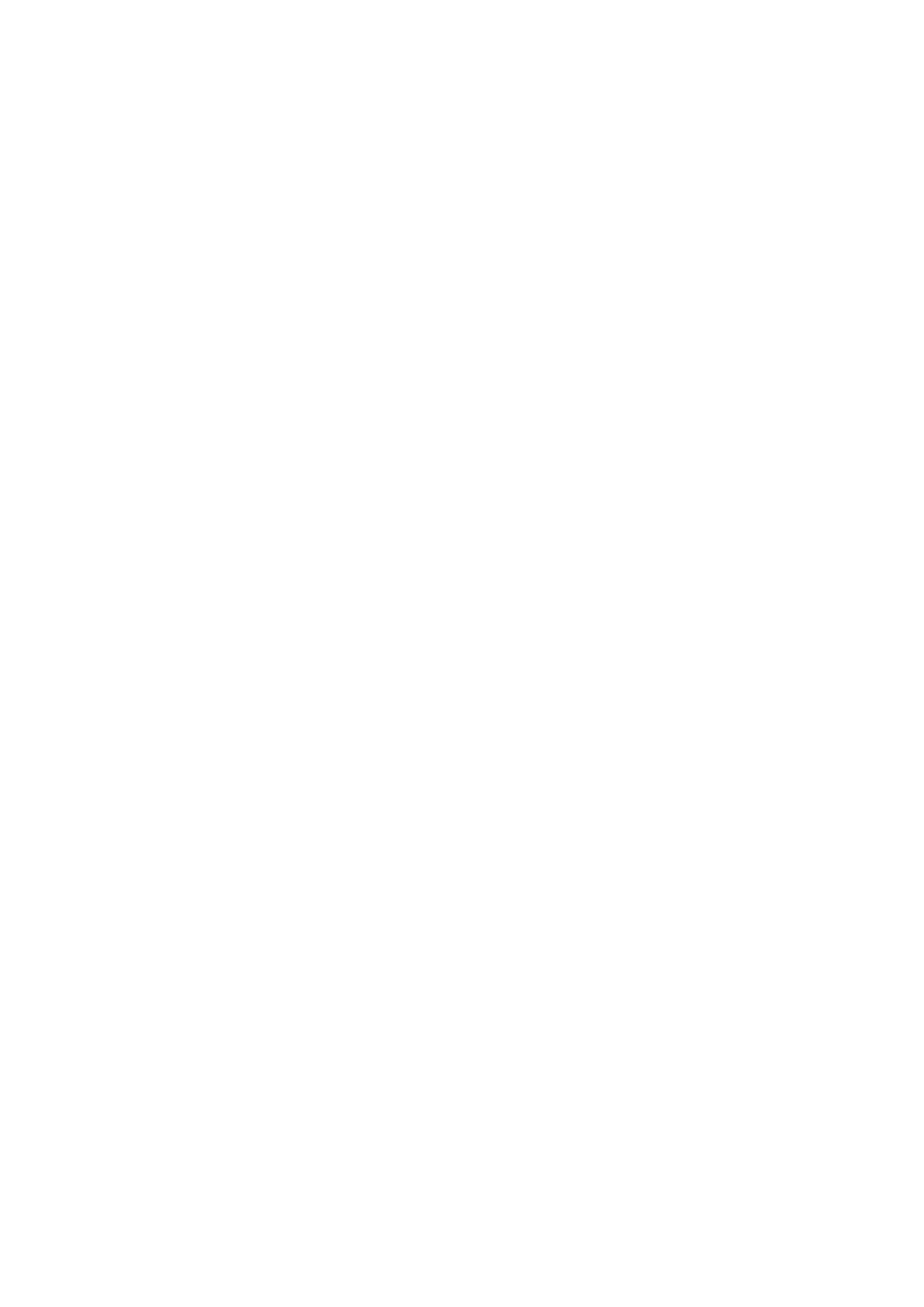

New South Wales

# **Crimes (Sentencing Procedure) Amendment (Provisional Sentencing for Children) Bill 2013**

No , 2013

#### **A Bill for**

An Act to amend the *Crimes (Sentencing Procedure) Act 1999* to enable the provisional sentencing of children who are convicted of murder; and for related purposes.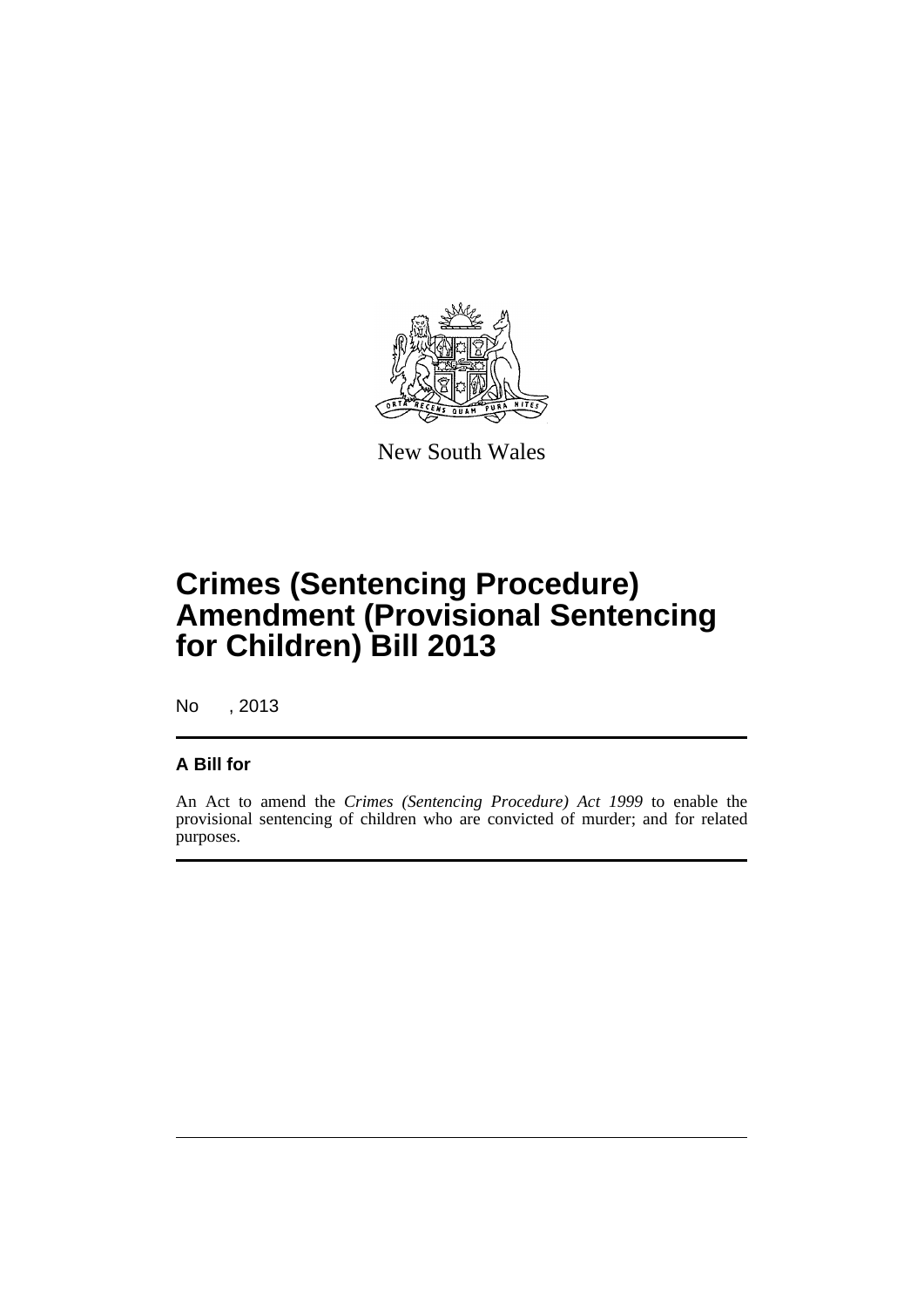<span id="page-7-1"></span><span id="page-7-0"></span>

| The Legislature of New South Wales enacts: |                                                                                                            |                     |  |  |
|--------------------------------------------|------------------------------------------------------------------------------------------------------------|---------------------|--|--|
|                                            | Name of Act                                                                                                | 2                   |  |  |
|                                            | This Act is the Crimes (Sentencing Procedure) Amendment<br>(Provisional Sentencing for Children) Act 2013. | 3<br>$\overline{4}$ |  |  |
|                                            | Commencement                                                                                               | 5                   |  |  |
|                                            | This Act commences on the date of assent to this Act.                                                      | 6                   |  |  |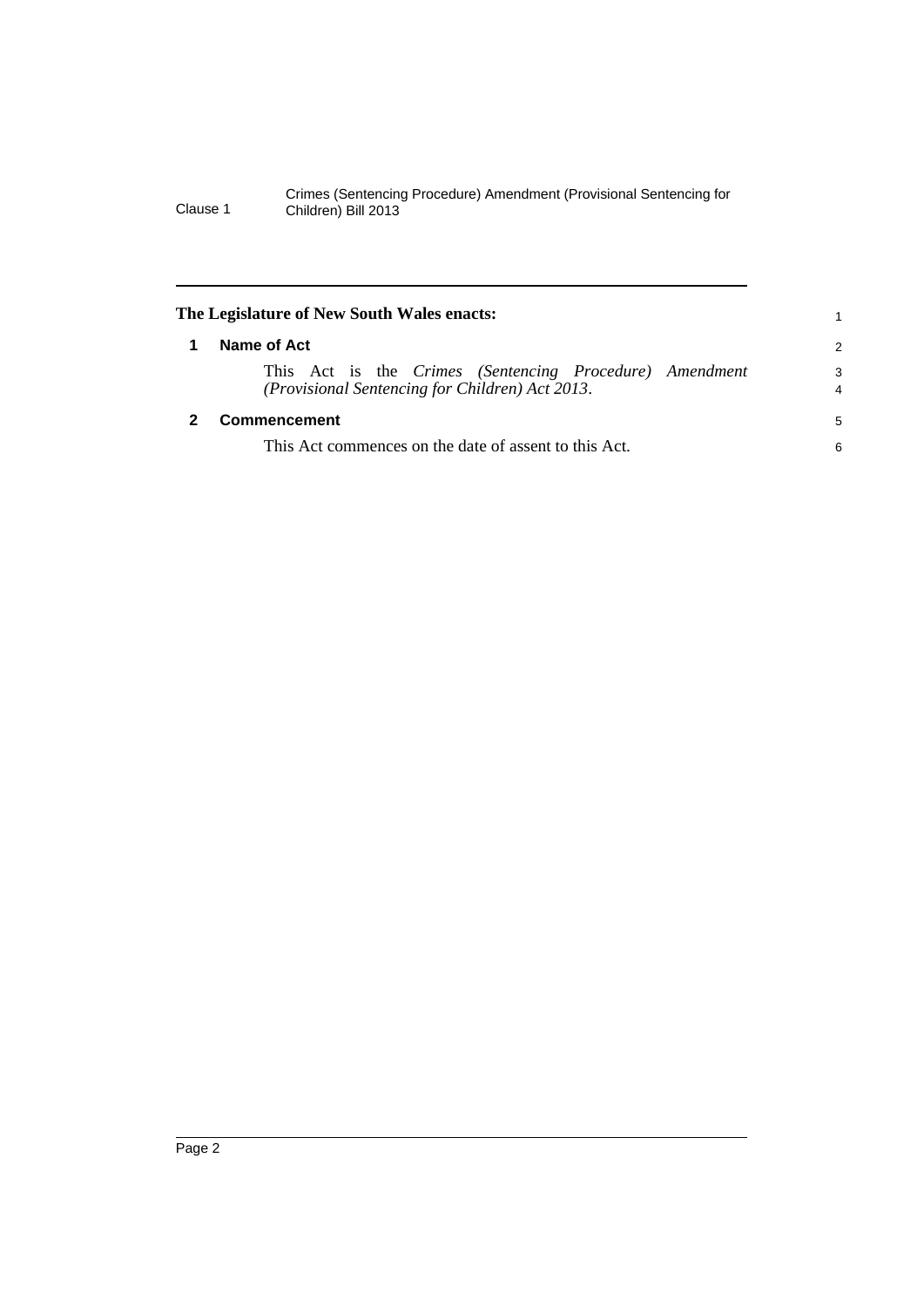Amendment of Crimes (Sentencing Procedure) Act 1999 No 92 Schedule 1

<span id="page-8-0"></span>

| <b>Schedule 1</b> |     |                          | <b>Amendment of Crimes (Sentencing</b><br>Procedure) Act 1999 No 92 | $\mathbf{1}$<br>$\overline{2}$                                                                                                                                                                                                                            |                            |
|-------------------|-----|--------------------------|---------------------------------------------------------------------|-----------------------------------------------------------------------------------------------------------------------------------------------------------------------------------------------------------------------------------------------------------|----------------------------|
| $[1]$             |     | Part 4, Division 2A      |                                                                     |                                                                                                                                                                                                                                                           | 3                          |
|                   |     | Insert after Division 2: |                                                                     |                                                                                                                                                                                                                                                           | 4                          |
|                   |     | <b>Division 2A</b>       |                                                                     | <b>Provisional sentencing for child offenders</b>                                                                                                                                                                                                         | 5                          |
|                   | 60A |                          | <b>Definitions</b>                                                  |                                                                                                                                                                                                                                                           | 6                          |
|                   |     |                          |                                                                     | In this Division:                                                                                                                                                                                                                                         | $\overline{7}$             |
|                   |     |                          |                                                                     | <b>case plan</b> means a plan of management for an offender.                                                                                                                                                                                              | 8                          |
|                   |     |                          |                                                                     | <i>final sentence</i> means a sentence imposed as a final sentence<br>under this Division.                                                                                                                                                                | 9<br>10                    |
|                   |     |                          |                                                                     | <i>ordinary sentence</i> means a sentence imposed otherwise than<br>under the powers conferred by this Division.                                                                                                                                          | 11<br>12                   |
|                   |     |                          |                                                                     | <i>person responsible for the detention of the offender means:</i>                                                                                                                                                                                        | 13                         |
|                   |     |                          | (a)                                                                 | in the case of an offender detained or proposed to be<br>detained in a detention centre—the Director-General of the<br>Department of Attorney General and Justice, or                                                                                     | 14<br>15<br>16             |
|                   |     |                          | (b)                                                                 | in the case of an offender detained or proposed to be<br>detained in a mental health facility (within the meaning of<br>the Mental Health Act 2007)—the Director-General of the<br>Ministry of Health, or                                                 | 17<br>18<br>19<br>20       |
|                   |     |                          | (c)                                                                 | in the case of an offender detained or proposed to be<br>detained in a correctional centre—the Commissioner of<br>Corrective Services or, if no person holds that position, the<br>Director-General of the Department of Attorney General<br>and Justice. | 21<br>22<br>23<br>24<br>25 |
|                   |     |                          | <i>progress review</i> —see section 60E.                            | 26                                                                                                                                                                                                                                                        |                            |
|                   |     |                          |                                                                     | <i>provisional sentence</i> means a sentence imposed as a provisional<br>sentence under this Division.                                                                                                                                                    | 27<br>28                   |
|                   | 60B |                          |                                                                     | Power to impose provisional sentence                                                                                                                                                                                                                      | 29                         |
|                   |     | (1)                      |                                                                     | A court that imposes a sentence on an offender for the offence of<br>murder may impose a sentence for that offence as a provisional<br>sentence if:                                                                                                       | 30<br>31<br>32             |
|                   |     |                          | (a)                                                                 | the offender was less than 16 years of age when the offence<br>was committed, and                                                                                                                                                                         | 33<br>34                   |
|                   |     |                          | (b)                                                                 | the offender is less than 18 years of age when the<br>provisional sentence is imposed, and                                                                                                                                                                | 35<br>36                   |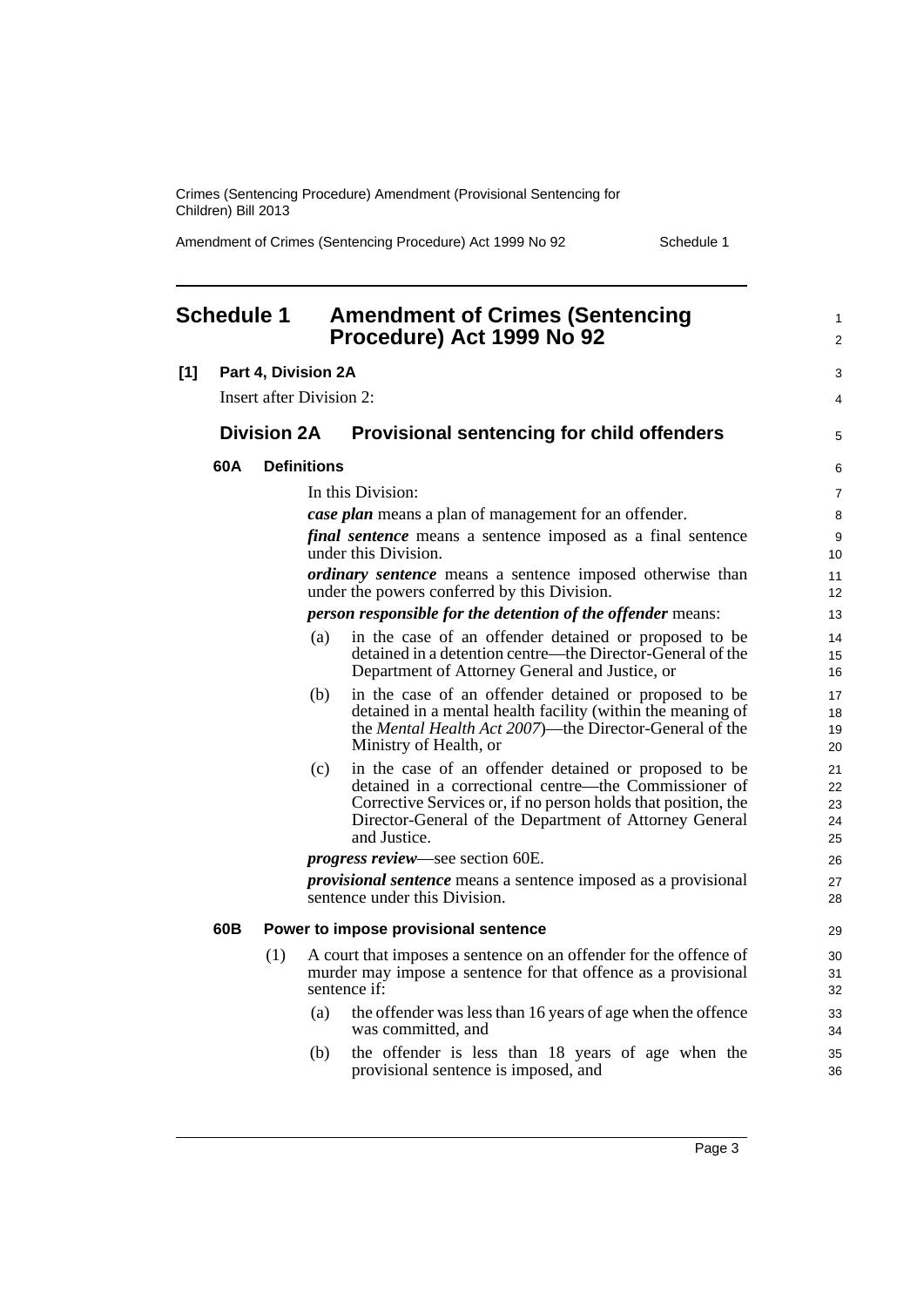Schedule 1 Amendment of Crimes (Sentencing Procedure) Act 1999 No 92

| (c) | the sentence proposed to be imposed for the offence is or |
|-----|-----------------------------------------------------------|
|     | includes a term of imprisonment, and                      |

- (d) the court is of the opinion that it is not appropriate to impose an ordinary sentence on the offender because the information presently available does not permit a satisfactory assessment of whether the offender has or is likely to develop a serious personality or psychiatric disorder, or a serious cognitive impairment, such that the court cannot satisfactorily assess either or both of the following matters:
	- (i) whether the offender is likely to re-offend,
	- (ii) the offender's prospects of rehabilitation.
- (2) A court may impose a sentence as a provisional sentence of its own motion or on application of a party to the proceedings.
- (3) A reference in this Division to a sentence for the offence of murder includes a reference to an aggregate sentence for the offence of murder and for one or more other offences.

#### **60C Case plan to be provided**

- (1) A court that is considering imposing a provisional sentence on an offender may request a person responsible for the detention of the offender to provide information on the case plan or proposed case plan for the offender.
- (2) The court may have regard to the case plan, in addition to any other relevant evidence provided by a party to the proceedings, in deciding whether or not it is appropriate to impose a provisional sentence.

#### **60D Effect of provisional sentence**

- (1) A provisional sentence is subject to review and redetermination under this Division.
- (2) The other Divisions of this Part apply in respect of a provisional sentence in the same way as they apply in respect of an ordinary sentence.
- (3) A provisional sentence is not a sentence for an indeterminate period, for the purposes of Division 1, merely because it is subject to review and redetermination under this Division.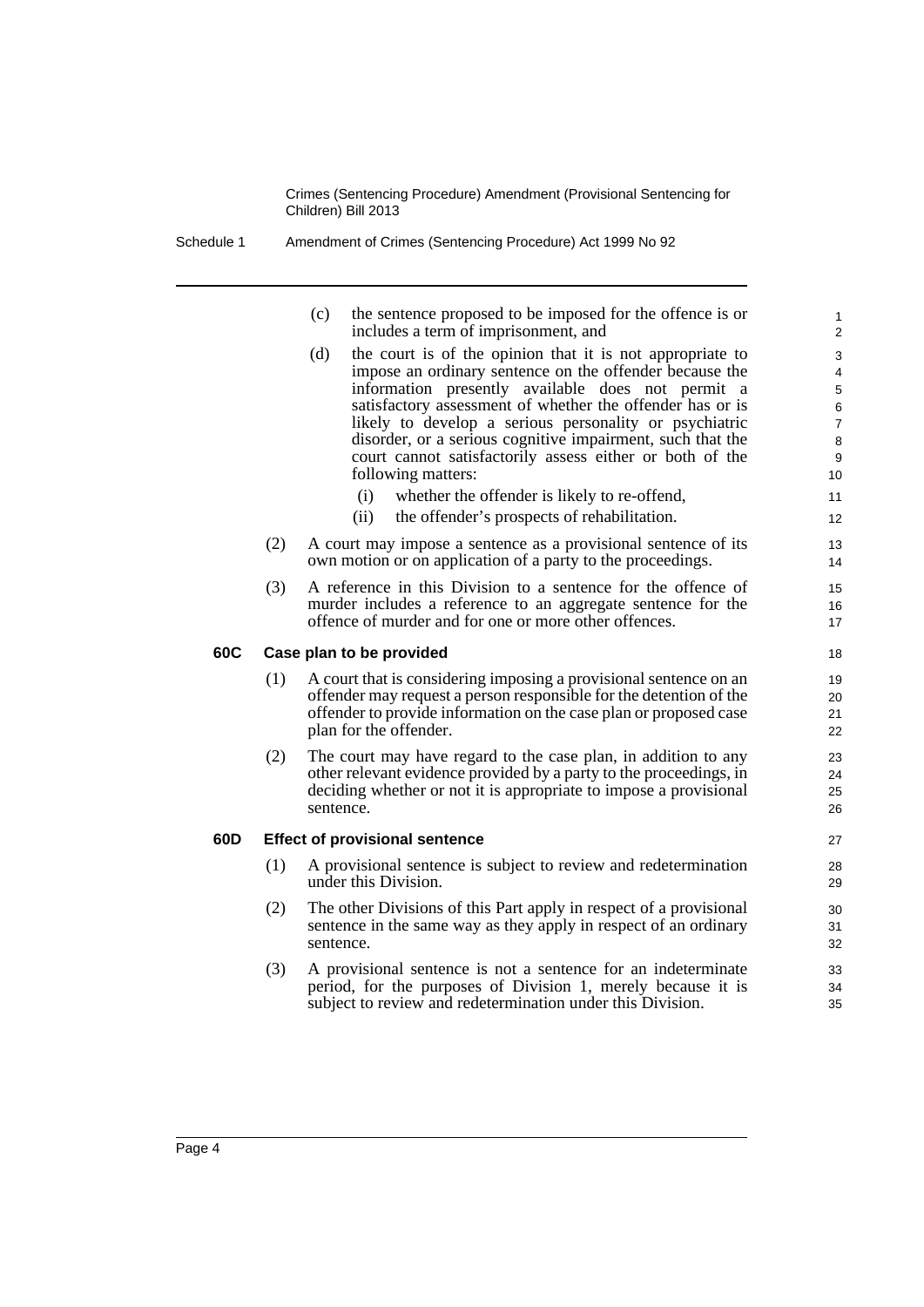Amendment of Crimes (Sentencing Procedure) Act 1999 No 92 Schedule 1

| 60E |     | <b>Progress reviews</b>                                                                                                                                                                                                        | 1                        |
|-----|-----|--------------------------------------------------------------------------------------------------------------------------------------------------------------------------------------------------------------------------------|--------------------------|
|     | (1) | A court that imposes a provisional sentence on an offender is to<br>review the offender's case from time to time for the purpose of<br>deciding whether it is appropriate to impose a final sentence.                          | 2<br>3<br>4              |
|     | (2) | Such a review is a <i>progress review</i> .                                                                                                                                                                                    | 5                        |
|     | (3) | The court may conduct a progress review on application of a<br>party to the proceedings in which the provisional sentence was<br>imposed or of its own motion.                                                                 | 6<br>$\overline{7}$<br>8 |
|     | (4) | A progress review may be conducted as often as the court<br>considers appropriate but must be conducted at least once every<br>2 years after the provisional sentence is imposed.                                              | 9<br>10<br>11            |
|     | (5) | The court that conducts the progress review is, if practicable, to<br>be constituted in the same way as the court that imposed the<br>provisional sentence.                                                                    | 12<br>13<br>14           |
|     | (6) | A progress review is to be conducted in the presence of the<br>offender.                                                                                                                                                       | 15<br>16                 |
| 60F |     | Progress reports to be provided by person responsible for<br>detention of an offender                                                                                                                                          | 17<br>18                 |
|     | (1) | When a progress review is conducted by a court, the person<br>responsible for the detention of the offender who is the subject of<br>the progress review is to provide a report to the court about the<br>offender's progress. | 19<br>20<br>21<br>22     |
|     | (2) | The report is to include the following:                                                                                                                                                                                        | 23                       |
|     |     | an assessment of the care and treatment of the offender<br>(a)<br>while in custody,                                                                                                                                            | 24<br>25                 |
|     |     | (b)<br>an assessment of the offender's psychiatric, cognitive and<br>psychological development since the provisional sentence<br>was imposed,                                                                                  | 26<br>27<br>28           |
|     |     | (c)<br>such other matters as the court requires to be addressed in<br>the report.                                                                                                                                              | 29<br>30                 |
|     | (3) | A court that conducts a progress review may also request any<br>other person who, or body that, has responsibilities with respect<br>to the care and treatment of the offender to provide information<br>about the offender.   | 31<br>32<br>33<br>34     |
|     | (4) | A court that conducts a progress review may have regard to the<br>information obtained under this section, in addition to any other                                                                                            | 35<br>36                 |
|     |     | relevant evidence provided by a party to the proceedings, in<br>deciding whether or not it is appropriate at that time to impose a<br>final sentence on the offender.                                                          | 37<br>38<br>39           |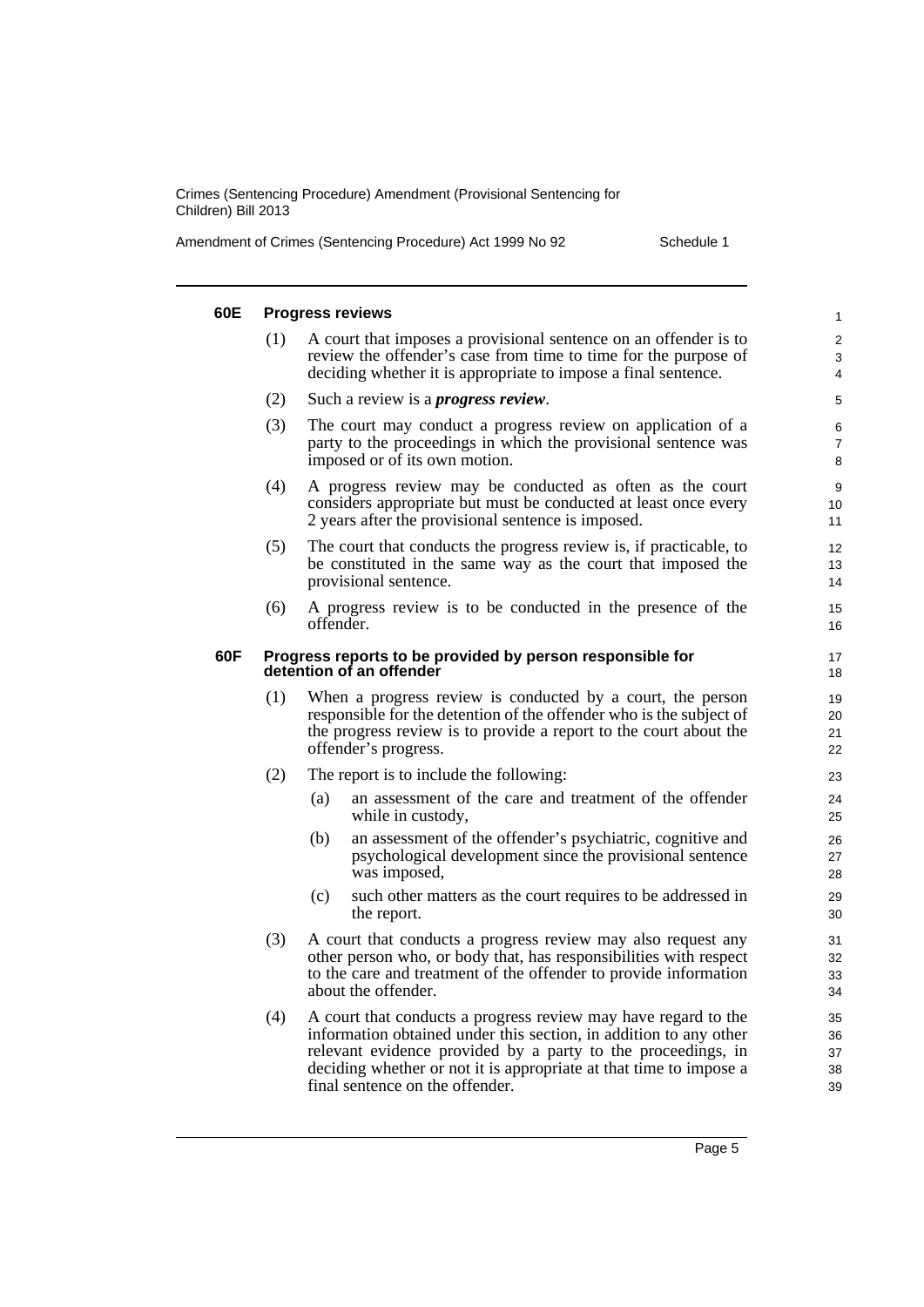Schedule 1 Amendment of Crimes (Sentencing Procedure) Act 1999 No 92

#### **60G Final sentence**

| 60G                              |                                             | <b>Final sentence</b>                                                                                                                                                                                                                                                         | $\mathbf{1}$               |  |
|----------------------------------|---------------------------------------------|-------------------------------------------------------------------------------------------------------------------------------------------------------------------------------------------------------------------------------------------------------------------------------|----------------------------|--|
|                                  | (1)                                         | A court may, after conducting a progress review:                                                                                                                                                                                                                              |                            |  |
|                                  |                                             | impose a final sentence on the offender, or<br>(a)                                                                                                                                                                                                                            | 3                          |  |
|                                  |                                             | (b)<br>decline to impose a final sentence on the offender.                                                                                                                                                                                                                    | 4                          |  |
|                                  | (2)                                         | A court imposes a final sentence by:                                                                                                                                                                                                                                          | 5                          |  |
|                                  |                                             | setting aside the provisional sentence and substituting<br>(a)<br>instead another sentence as the final sentence for the<br>offender, or                                                                                                                                      | 6<br>$\overline{7}$<br>8   |  |
|                                  |                                             | (b)<br>confirming the provisional sentence as the final sentence<br>for the offender.                                                                                                                                                                                         | $\boldsymbol{9}$<br>10     |  |
|                                  | (3)                                         | If the court sets aside the provisional sentence:                                                                                                                                                                                                                             | 11                         |  |
|                                  |                                             | the term of imprisonment imposed under the final sentence<br>(a)<br>is not to exceed the term of imprisonment imposed under<br>the provisional sentence, and                                                                                                                  | 12<br>13<br>14             |  |
|                                  |                                             | the non-parole period (if any) set for the final sentence is<br>(b)<br>not to exceed the non-parole period set for the provisional<br>sentence, and                                                                                                                           | 15<br>16<br>17             |  |
|                                  |                                             | the final sentence imposed is taken to have commenced on<br>(c)<br>the day on which the provisional sentence commenced.                                                                                                                                                       | 18<br>19                   |  |
|                                  | (4)                                         | Subject to this Division, this Part applies to a final sentence in the<br>same way as it applies to an ordinary sentence.                                                                                                                                                     | 20<br>21                   |  |
|                                  | (5)                                         | A final sentence is not subject to review and redetermination<br>under this Division.                                                                                                                                                                                         | 22<br>23                   |  |
| (6)<br>Criminal Appeal Act 1912. |                                             | A decision to decline to impose a final sentence on an offender is<br>not a sentence and, accordingly, is not subject to appeal under the                                                                                                                                     | 24<br>25<br>26             |  |
|                                  | (7)                                         | A court that conducts a further progress review after having<br>declined to impose a final sentence on an offender is to conduct<br>that review as a fresh hearing in relation to the question of<br>whether it is appropriate to impose a final sentence on the<br>offender. | 27<br>28<br>29<br>30<br>31 |  |
| 60H                              | Time limit for imposition of final sentence |                                                                                                                                                                                                                                                                               |                            |  |
|                                  | (1)                                         | A final sentence must be imposed on an offender who is the<br>subject of a provisional sentence before the expiry of the initial<br>custodial period.                                                                                                                         | 33<br>34<br>35             |  |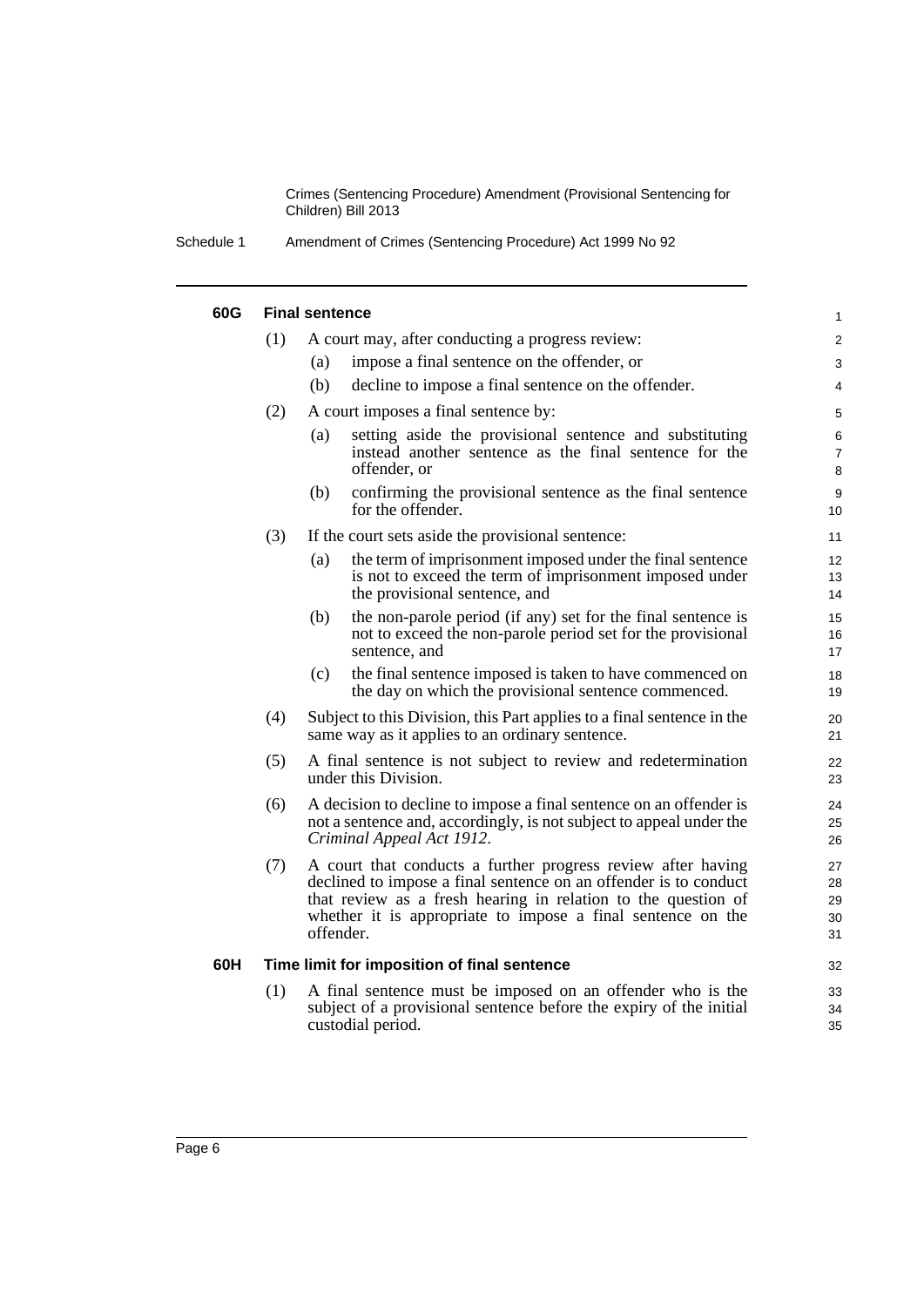Amendment of Crimes (Sentencing Procedure) Act 1999 No 92 Schedule 1

|            | (2)            | The expiry of the initial custodial period is:                                                                                                                                                                                                                                                   | 1                          |  |  |
|------------|----------------|--------------------------------------------------------------------------------------------------------------------------------------------------------------------------------------------------------------------------------------------------------------------------------------------------|----------------------------|--|--|
|            |                | the date that is 5 years after the date the provisional<br>(a)<br>sentence is imposed, or                                                                                                                                                                                                        | $\overline{c}$<br>3        |  |  |
|            |                | the date that is one year before the date the non-parole<br>(b)<br>period (if any) for the provisional sentence ends,                                                                                                                                                                            | 4<br>5                     |  |  |
|            |                | whichever happens first.                                                                                                                                                                                                                                                                         | 6                          |  |  |
|            | (3)            | A final sentence is not invalid merely because it is imposed after<br>the expiry of the initial custodial period.                                                                                                                                                                                | 7<br>8                     |  |  |
| <b>60I</b> | <b>Appeals</b> |                                                                                                                                                                                                                                                                                                  | 9                          |  |  |
|            | (1)            | On appeal against a provisional sentence, a court hearing the<br>appeal that has power to vary the provisional sentence and<br>substitute a new sentence (however expressed) may:                                                                                                                |                            |  |  |
|            |                | substitute a new provisional sentence, or<br>(a)                                                                                                                                                                                                                                                 | 13                         |  |  |
|            |                | substitute a final sentence.<br>(b)                                                                                                                                                                                                                                                              | 14                         |  |  |
|            | (2)            | If a provisional sentence is varied and a new provisional sentence<br>is imposed by a court on appeal:                                                                                                                                                                                           | 15<br>16                   |  |  |
|            |                | the functions of the court under this Division with respect<br>(a)<br>to progress reviews and the imposition of a final sentence<br>on the offender are to be exercised by the court that first<br>imposed a provisional sentence on the offender, and not<br>the appeal court, and              | 17<br>18<br>19<br>20<br>21 |  |  |
|            |                | a reference in this Division to the date on which the<br>(b)<br>sentence is imposed is a reference to the date on which a<br>provisional sentence for the relevant offence was first<br>imposed (and not the date a new provisional sentence was<br>imposed by the appeal court), and            | 22<br>23<br>24<br>25<br>26 |  |  |
|            |                | a reference in this Division to a term of imprisonment<br>(c)<br>imposed, or non-parole period set, under a provisional<br>sentence is a reference to a term of imprisonment imposed,<br>or non-parole period set, under the new provisional<br>sentence as imposed by the appeal court.         | 27<br>28<br>29<br>30<br>31 |  |  |
|            | (3)            | To avoid doubt, a court that imposes a provisional sentence that<br>is varied on appeal can set aside the provisional sentence (as<br>varied on appeal) under section 60G and substitute another<br>sentence as the final sentence for the offender in accordance with<br>this Division.         | 32<br>33<br>34<br>35<br>36 |  |  |
|            |                | Note. Appeals against provisional sentences can be made to the Court<br>of Criminal Appeal under the Criminal Appeal Act 1912. If the Court of<br>Criminal Appeal varies the provisional sentence, the original sentencing<br>court (and not the Court of Criminal Appeal) must conduct progress | 37<br>38<br>39<br>40       |  |  |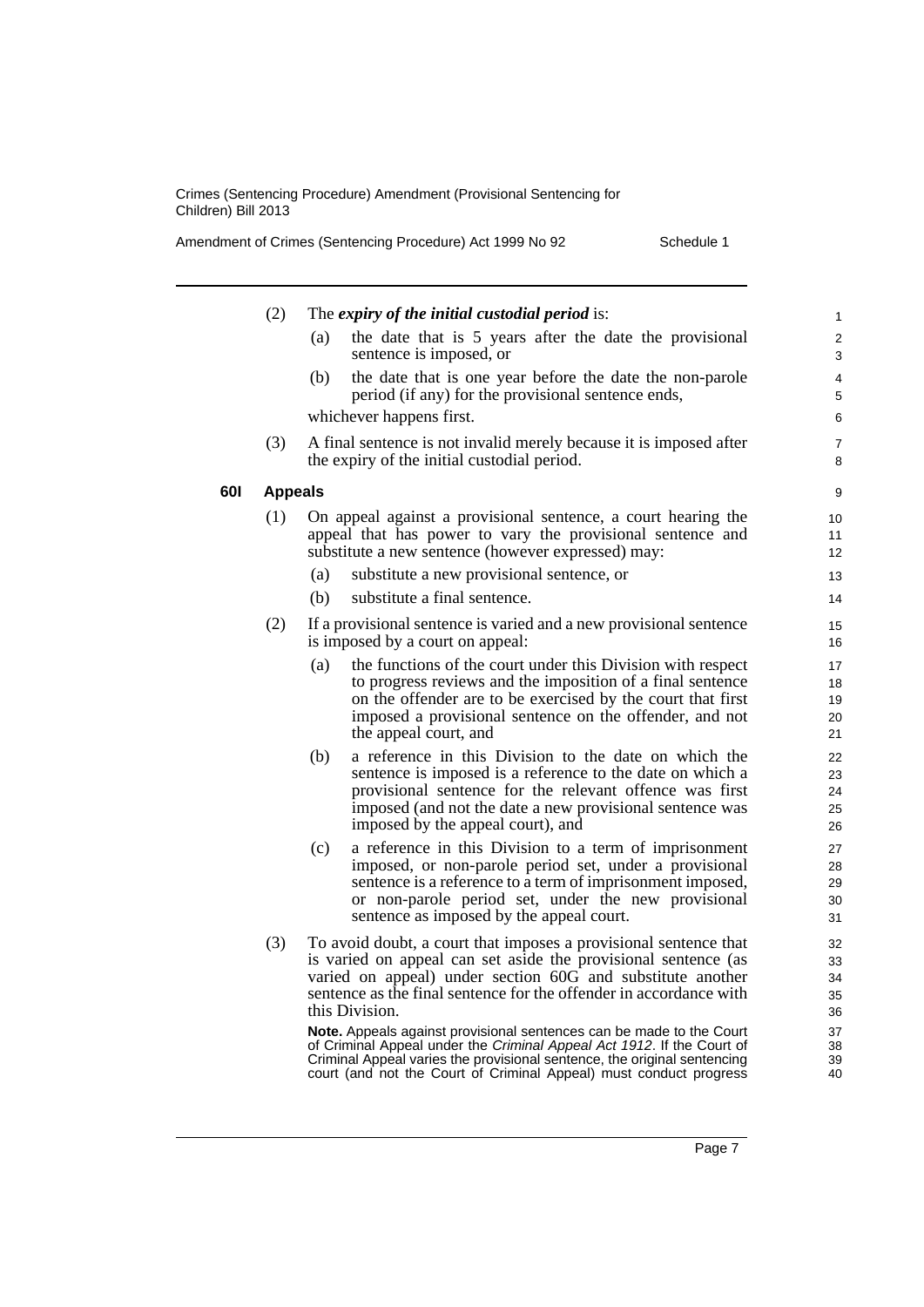Schedule 1 Amendment of Crimes (Sentencing Procedure) Act 1999 No 92

reviews and impose a final sentence. The final sentence can also be appealed under the *Criminal Appeal Act 1912*. **[2] Schedule 2 Savings, transitional and other provisions** Insert at the end of clause 1 (1): any Act that amends this Act **[3] Schedule 2** Insert at the end of the Schedule with appropriate Part and clause numbers: **Part Provision consequent on enactment of Crimes (Sentencing Procedure) Amendment (Provisional Sentencing for Children) Act 2013 Provisional sentencing** Division 2A of Part 4, as inserted by the *Crimes (Sentencing Procedure) Amendment (Provisional Sentencing for Children) Act 2013*, applies in respect of any sentence imposed after the commencement of that Division (including for an offence committed before that commencement). 1 2 3 4 5 6 7 8 9 10 11 12 13 14 15 16 17